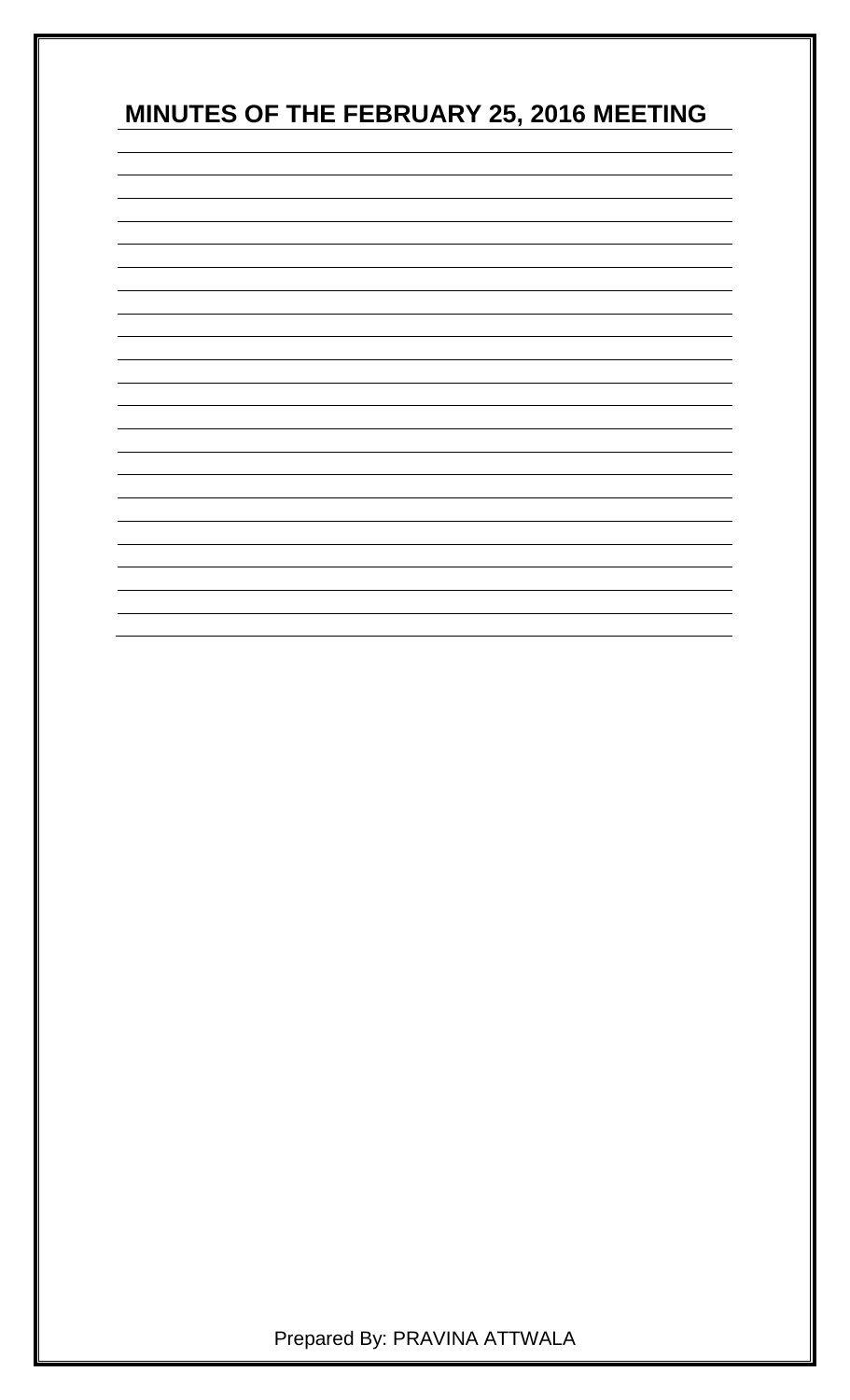#### The Minutes of the 4<sup>th</sup> Meeting of the Vaughan Committee of Adjustment for the year 2016 **THURSDAY, FEBRUARY 25, 2016**

6:10 p.m.

Present at the meeting were:

H. Zheng - Chair

M. Mauti – Vice Chair

A. Perrella R. Buckler

J. Cesario

Members of Staff present:

Todd Coles, Secretary-Treasurer Pravina Attwala, Assistant to the Secretary-Treasurer Letizia D'Addario, Planner Frank Morea, Plans Examiner

# **INTRODUCTION OF ADDENDUM REPORTS**

MOVED by R. Buckler Seconded by A. Perrella

That the addendum reports be incorporated into the minutes and be on view at the back of the room in the Report Book.

CARRIED.

# **DISCLOSURE OF PECUNIARY INTEREST**

None.

# **ADOPTION OR CORRECTION OF MINUTES**

MOVED by R. Buckler Seconded by A. Perrella

THAT the minutes of the Committee of Adjustment Meeting of **Thursday, February 11, 2016,** be adopted as circulated.

CARRIED.

# **ADJOURNMENTS AND/OR DEFERRALS**

On February 23, 2016 an e-mail was received from Mehdi Ghafouri, the applicant, requesting that item 39, **File No. A032/16– MEHDI GHAFOURI & PARISA PARKIDEH, be ADJOURNED to the April 21, 2016 meeting,** to allow for the application to be reviewed at the Heritage Vaughan meeting.

MOVED by M. Mauti Seconded by R. Buckler

THAT item 39, **File No. A032/16– MEHDI GHAFOURI & PARISA PARKIDEH, be ADJOURNED to the April 21, 2016 meeting.**

CARRIED.

# **ADMINISTRATIVE CORRECTIONS**

**None.**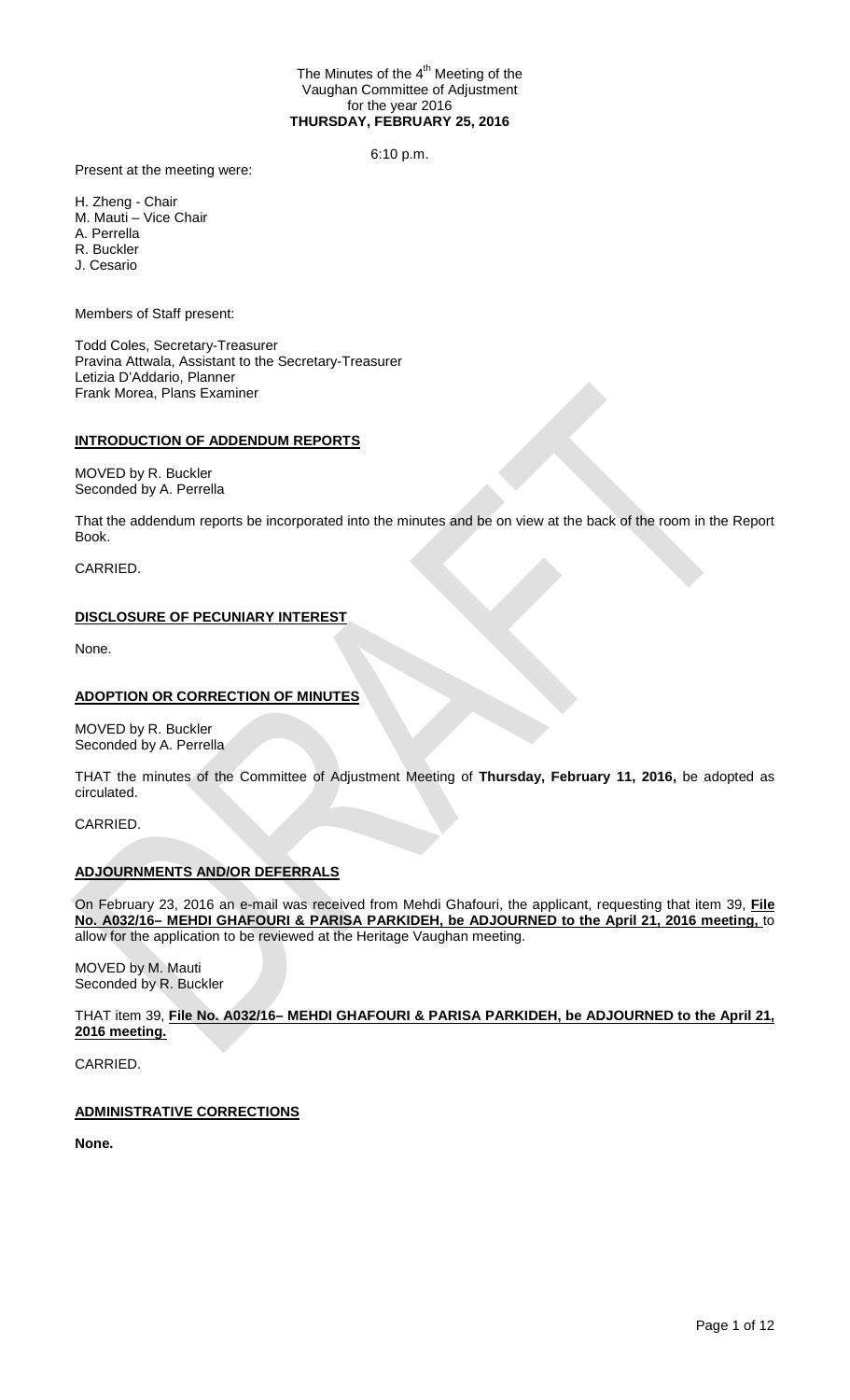# **MINOR VARIANCE PUBLIC HEARING:**

| Item $# 6$ | <b>FILE NUMBER:</b>                  | A031/16                                                                                                                                                                                                                                                                                                                                                |
|------------|--------------------------------------|--------------------------------------------------------------------------------------------------------------------------------------------------------------------------------------------------------------------------------------------------------------------------------------------------------------------------------------------------------|
|            | <b>APPLICANT:</b>                    | <b>FRANK STRANGES</b>                                                                                                                                                                                                                                                                                                                                  |
|            | <b>PROPERTY:</b>                     | Part of Lot 15, Concession 6, (Lot 24, Registered Plan 65M-3217), municipally<br>known as 94 Windrose Court, Woodbridge).                                                                                                                                                                                                                              |
|            | <b>ZONING:</b>                       | The subject lands are zoned R1, Residential Zone One under By-law 1-88 as<br>amended.                                                                                                                                                                                                                                                                  |
|            | <b>PURPOSE:</b>                      | To permit the construction of a proposed cabana and in-ground pool.                                                                                                                                                                                                                                                                                    |
|            | <b>PROPOSAL:</b>                     | 1. To permit rear yard soft landscaping to be a maximum of 28%.<br>2. To permit a minimum interior side yard setback of 0.60 metres to the accessory<br>building.<br>3. To permit a minimum rear yard setback of 1.5 metres to the accessory building.<br>4. To permit a maximum lot coverage of 36.61% (31.61% dwelling, 5.0%<br>accessory building). |
|            | <b>BY-LAW</b><br><b>REQUIREMENT:</b> | 1. A minimum rear yard soft landscaping of 60% is required.<br>2. A minimum interior side yard setback of 1.5 metres is required.<br>3. A minimum rear yard setback of 7.5 metres is required.<br>4. A maximum lot coverage of 35% is permitted.                                                                                                       |
|            |                                      | the contract of the contract of the contract of the contract of the contract of the contract of the contract of                                                                                                                                                                                                                                        |

Frank Stranges, the applicant appeared on his own behalf.

No one appeared before the Committee in support of or in opposition to the request.

The Committee is of the opinion that the variances sought can be considered minor and are desirable for the appropriate development and use of the land. The general intent and purpose of the By-law and the Official Plan will be maintained.

MOVED by A. Perrella Seconded by R. Buckler

THAT Application No. **A031/16, FRANK STRANGES**, be **APPROVED**, in accordance with the attached sketch.

CARRIED.

# **Item # 7**

| <b>FILE NUMBER:</b>                  | A034/16                                                                                                                                                                                                                                                                                                                                                                                                                                                                                     |
|--------------------------------------|---------------------------------------------------------------------------------------------------------------------------------------------------------------------------------------------------------------------------------------------------------------------------------------------------------------------------------------------------------------------------------------------------------------------------------------------------------------------------------------------|
| <b>APPLICANT:</b>                    | <b>MARIO AND MARELLA SANCI</b>                                                                                                                                                                                                                                                                                                                                                                                                                                                              |
| <b>PROPERTY:</b>                     | Part of Lot 25, Concession 9 (Lot 3, Registered Plan 4258), municipally known as<br>705 Nashville Road, Kleinburg.                                                                                                                                                                                                                                                                                                                                                                          |
| <b>ZONING:</b>                       | The subject lands are zoned A Agricultural Zone under By-law 1-88 as amended.                                                                                                                                                                                                                                                                                                                                                                                                               |
| <b>PURPOSE:</b>                      | To permit the construction of a proposed two-storey single family detached<br>dwelling.                                                                                                                                                                                                                                                                                                                                                                                                     |
| <b>PROPOSAL:</b>                     | 1. To permit a maximum lot coverage of 16.43%. (10.35% dwelling, 2.50%<br>accessory building (garage), 3.58% rear and side porches)<br>2. To permit a minimum rear yard setback of 13.11 metres to the accessory<br>building. (garage)<br>3. To permit a maximum building height of 6.61 metres to the highest point to the<br>accessory building. (garage)<br>4. To permit a maximum building height of 3.05 metres to the nearest part of the<br>roof of the accessory building. (garage) |
| <b>BY-LAW</b><br><b>REQUIREMENT:</b> | 1. A maximum lot coverage of 10% is permitted.<br>2. A minimum rear yard setback of 15.0 metres is required.<br>3. A maximum building height of 4.5 metres is permitted.<br>4. A maximum building height of 3.0 metres is permitted.                                                                                                                                                                                                                                                        |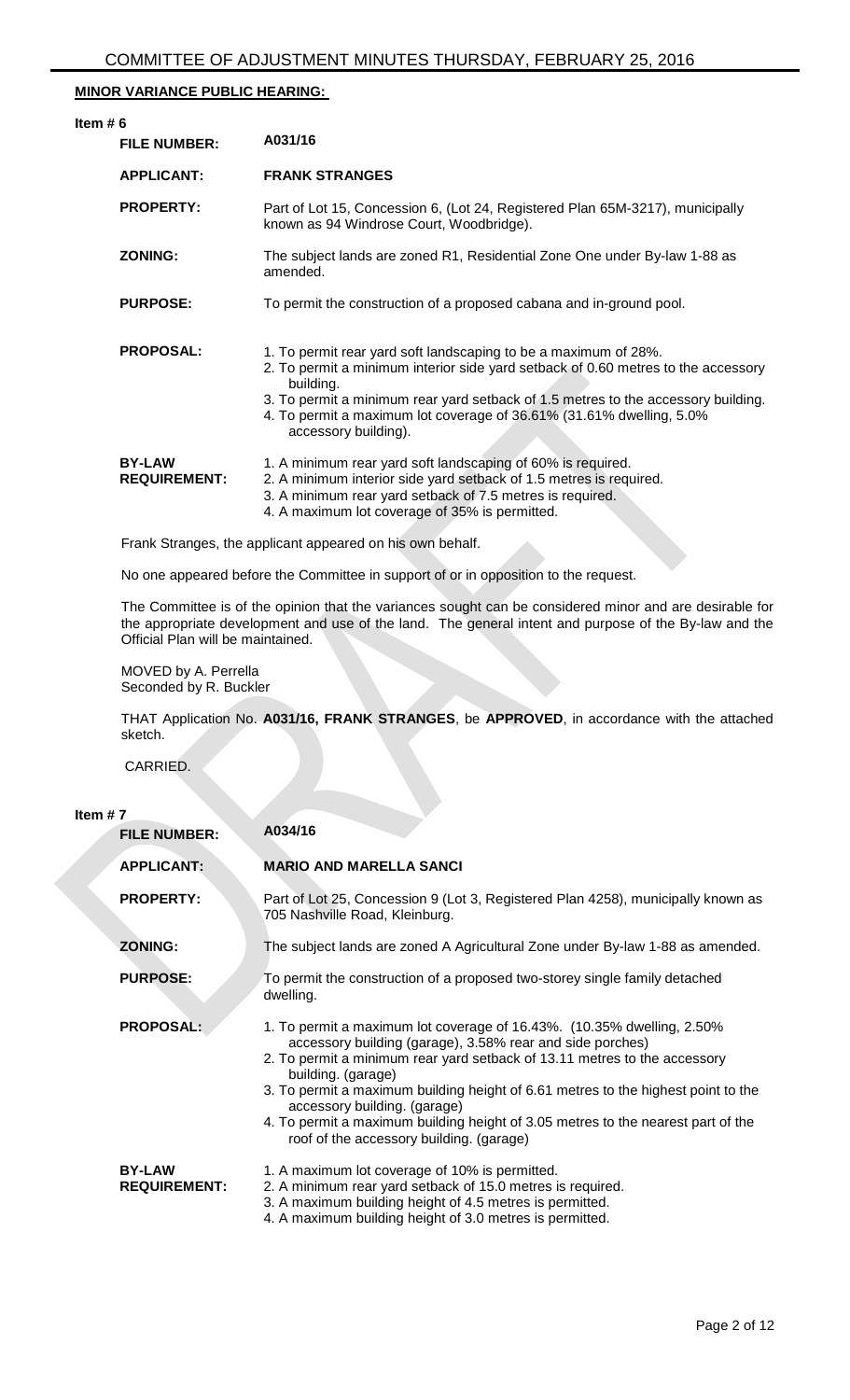# **Item # 7 – Cont'd FILE NUMBER: A034/16**

#### **APPLICANT: MARIO AND MARELLA SANCI**

**BACKGROUND INFORMATION: Other Planning Act Applications** The land which is the subject in this application was also the subject of another application under the Planning Act:

#### **Minor Variance Application: A230/13 APPROVED Aug 15/13** (Lot coverage 17.9%).

Mario Sanci, the applicant appeared on his own behalf.

No one appeared before the Committee in support of or in opposition to the request.

The Committee suggested and it was agreed that the application be adjourned until such time that the site development application is approved and the application is reviewed by Heritage Vaughan Committee.

MOVED by A. Perrella Seconded by M. Mauti

THAT Application No. **A034/16, MARIO AND MARELLA SANCI**, be **ADJOURNED SINE DIE.**

CARRIED.

#### **Item # 8**

| <b>FILE NUMBER:</b>                  | A050/16                                                                                                                              |
|--------------------------------------|--------------------------------------------------------------------------------------------------------------------------------------|
| <b>APPLICANT:</b>                    | <b>SERGIO VARONE</b>                                                                                                                 |
| <b>PROPERTY:</b>                     | Part of Lot 12, Concession 7 (Lot 25, Registered Plan 65M-4282) municipally<br>known as 56 Sarracini Crescent, Woodbridge.           |
| <b>ZONING:</b>                       | The subject lands are zoned R1, Residential Zone and subject to the provisions of<br>Exception 9(1321) under By-law 1-88 as amended. |
| <b>PURPOSE:</b>                      | To permit the maintenance of a cabana as follows:                                                                                    |
| <b>PROPOSAL:</b>                     | 1. To permit a minimum interior side yard setback of 1.08m.                                                                          |
| <b>BY-LAW</b><br><b>REQUIREMENT:</b> | 1. Minimum interior side yard setback 1.2m                                                                                           |

Sandro Crispino, the agent appeared on behalf of the applicant. Mr. Crispino addressed the concerns of a letter of objection and advised the drainage issues have been corrected with the installation of weeping tiles and riverock. Site inspections have been conducted and appear to be in order.

Filomena De Bartolo-Palermo, 50 Sarracini Crescent, Woodbridge, Ontario L4L 0C9, appeared in opposition to the request. Ms. De Bartolo-Palermo raised concerns regarding drainage issues, size and height of the structure.

No one else appeared before the Committee in support of or in opposition to the request.

The Committee is of the opinion that the variance sought can be considered minor and is desirable for the appropriate development and use of the land. The general intent and purpose of the By-law and the Official Plan will be maintained.

MOVED by J. Cesario Seconded by A. Perrella

THAT Application No. **A050/16, SERGIO VARONE**, be **APPROVED**, in accordance with the attached sketch.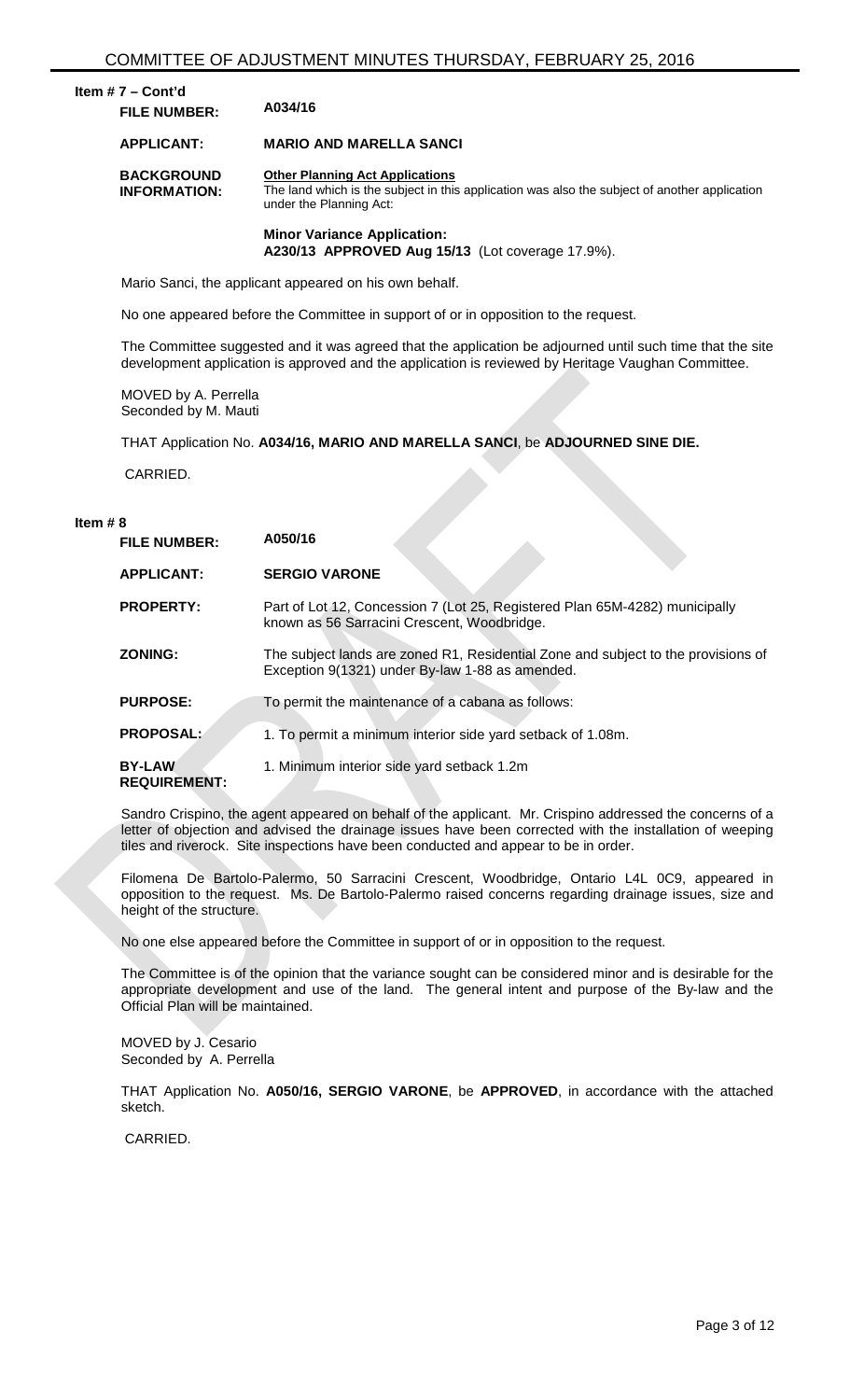| Item $# 9$ | <b>FILE NUMBER:</b>                  | A051/16                                                                                                                                                         |
|------------|--------------------------------------|-----------------------------------------------------------------------------------------------------------------------------------------------------------------|
|            | <b>APPLICANT:</b>                    | <b>BRUNO ROTI &amp; JULIA CAPUANO</b>                                                                                                                           |
|            | <b>PROPERTY:</b>                     | Part of Lot 14, Concession 6 (being Lot 152 on Plan 65M-2703), municipally<br>known as 17 Flatbush Avenue, Woodbridge.                                          |
|            | <b>ZONING:</b>                       | The subject lands are zoned R1, Residential Zone and subject to the provisions of<br>Exception 9(769) under By-law 1-88 as amended.                             |
|            | <b>PURPOSE:</b>                      | To permit the construction of a proposed second floor addition to an existing one-<br>storey residential dwelling.                                              |
|            | <b>PROPOSAL:</b>                     | 1. To permit a maximum lot coverage of 39.8% (34.75% dwelling, 5.05% for<br>porches).<br>2. To permit a minimum front yard setback of 6.66m to the porch steps. |
|            | <b>BY-LAW</b><br><b>REQUIREMENT:</b> | 1. Maximum lot coverage 35%.<br>2. Minimum front yard setback to porch steps 7.2m.                                                                              |

Bruno Roti, the applicant appeared on his own behalf.

No one appeared before the Committee in support of or in opposition to the request.

A request for decision was received from Joe Castiglione, 25 Flatbush Avenue, Woodbridge, Ontario L4L 8K2.

The Committee is of the opinion that the variances sought can be considered minor and are desirable for the appropriate development and use of the land. The general intent and purpose of the By-law and the Official Plan will be maintained.

MOVED by M. Mauti Seconded by A. Perrella

THAT Application No. **A051/16, BRUNO ROTI & JULIA CAPUANO**, be **APPROVED**, in accordance with the attached sketch.

CARRIED.

#### **Item # 10**

| <b>FILE NUMBER:</b>                  | A052/16                                                                                                                                              |
|--------------------------------------|------------------------------------------------------------------------------------------------------------------------------------------------------|
| <b>APPLICANT:</b>                    | <b>ZHIYA OUYANG</b>                                                                                                                                  |
| <b>PROPERTY:</b>                     | Part of Lot 17, Concession 3 (Lot 34, Registered Plan 65M-4072) municipally<br>known as 45 Maverick Crescent, Maple.                                 |
| <b>ZONING:</b>                       | The subject lands are zoned RD3, Residential Detached Zone Three and subject<br>to the provisions of Exception 9(1226) under By-law 1-88 as amended. |
| <b>PURPOSE:</b>                      | To permit the construction of a single storey addition as follows:                                                                                   |
| <b>PROPOSAL:</b>                     | 1. To permit a minimum rear yard setback of 6.5 metres.                                                                                              |
| <b>BY-LAW</b><br><b>REQUIREMENT:</b> | 1. A minimum rear yard setback of 7.5 metres is required.                                                                                            |

Jonathan Reinberg, Better Living of Toronto, the agent appeared on behalf of the applicant gave a brief submission regarding the request.

No one appeared before the Committee in support of or in opposition to the request.

The Committee is of the opinion that the variance sought can be considered minor and is desirable for the appropriate development and use of the land. The general intent and purpose of the By-law and the Official Plan will be maintained.

MOVED by A. Perrella Seconded by R. Buckler

THAT Application No. **A052/16, ZHIYA OUYANG**, be **APPROVED**, in accordance with the attached sketch.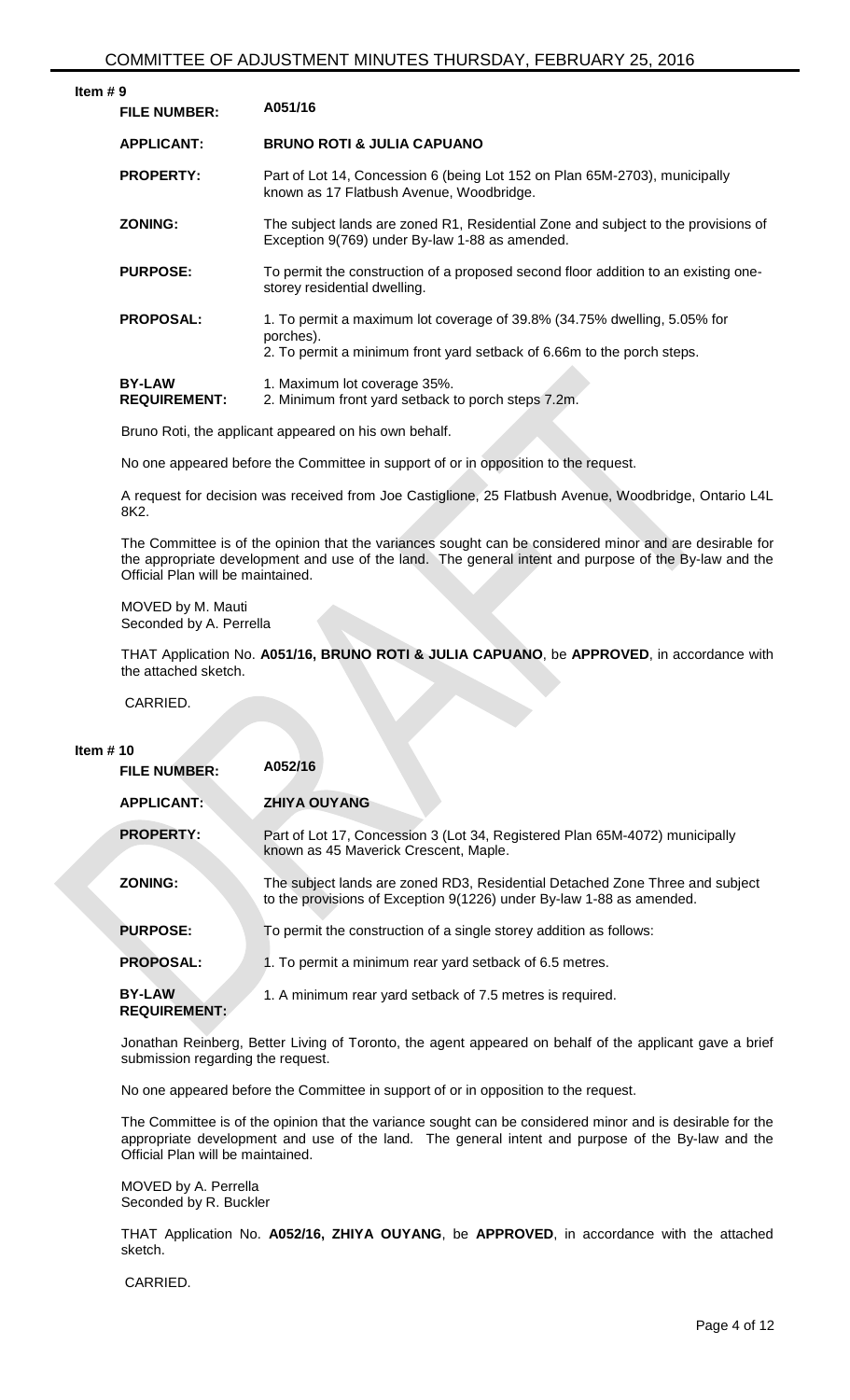| ltem # 11 |  |  |
|-----------|--|--|
|           |  |  |

| <b>FILE NUMBER:</b>                  | A053/16                                                                                                     |
|--------------------------------------|-------------------------------------------------------------------------------------------------------------|
| <b>APPLICANT:</b>                    | <b>GIOVANNI MARRELLI</b>                                                                                    |
| <b>PROPERTY:</b>                     | Part of Lot 19, Concession 4 (Lot 99, Registered Plan 5590) municipally known as<br>26 Malaren Road, Maple. |
| <b>ZONING:</b>                       | The subject lands are zoned R1V, Residential, under By-law 1-88, as amended.                                |
| <b>PURPOSE:</b>                      | To permit the construction of a single family dwelling, as follows:                                         |
| <b>PROPOSAL:</b>                     | 1. To permit a maximum lot coverage of 23.47% (dwelling = 23% porch = 0.47%)                                |
| <b>BY-LAW</b><br><b>REQUIREMENT:</b> | 1. A maximum lot coverage of 20% is permitted for a 2 storey dwelling.                                      |

Julio Pinzon, RN Design, the agent appeared on behalf of the applicant.

No one appeared before the Committee in support of or in opposition to the request.

The Committee is of the opinion that the variance sought can be considered minor and is desirable for the appropriate development and use of the land. The general intent and purpose of the By-law and the Official Plan will be maintained.

MOVED by A. Perrella Seconded by R. Buckler

THAT Application No. **A053/16, GIOVANNI MARRELLI**, be **APPROVED**, in accordance with the attached sketch.

CARRIED.

#### **Item # 12**

| <b>FILE NUMBER:</b>                  | A055/16                                                                                                                                                                                                                      |
|--------------------------------------|------------------------------------------------------------------------------------------------------------------------------------------------------------------------------------------------------------------------------|
| <b>APPLICANT:</b>                    | <b>SALVATORE &amp; ANNA ROSA IDA VIRDO</b>                                                                                                                                                                                   |
| <b>PROPERTY:</b>                     | Part of Lot 22, Concession 8, (Lot 103, Registered Plan 6087) municipally known<br>as 180 Camlaren Crescent, Kleinburg.                                                                                                      |
| <b>ZONING:</b>                       | The subject lands are zoned R1, Residential Zone under By-law 1-88 as amended.                                                                                                                                               |
| <b>PURPOSE:</b>                      | To permit the construction of one storey addition, as follows:                                                                                                                                                               |
| <b>PROPOSAL:</b>                     | 1. To permit a minimum rear yard setback of 2.76m to the dwelling.<br>2. To permit a maximum driveway width of 8.5m measured from the street line to a<br>point 4.25m from the street line onto the private side of the lot. |
| <b>BY-LAW</b><br><b>REQUIREMENT:</b> | 1. Minimum rear yard setback 7.5m (dwelling).<br>2. Maximum driveway width 6.0m measured from the street line to a point 4.25m<br>from the street line onto the private side of the lot.                                     |

Peter Vozikas, Empire Design Company, the agent appeared on behalf.

No one appeared before the Committee in support of or in opposition to the request.

The Committee is of the opinion that the variances sought can be considered minor and are desirable for the appropriate development and use of the land. The general intent and purpose of the By-law and the Official Plan will be maintained.

MOVED by A. Perrella Seconded by J. Cesario

THAT Application No. **A055/16, SALVATORE & ANNA ROSA IDA VIRDO**, be **APPROVED**, in accordance with the attached sketch.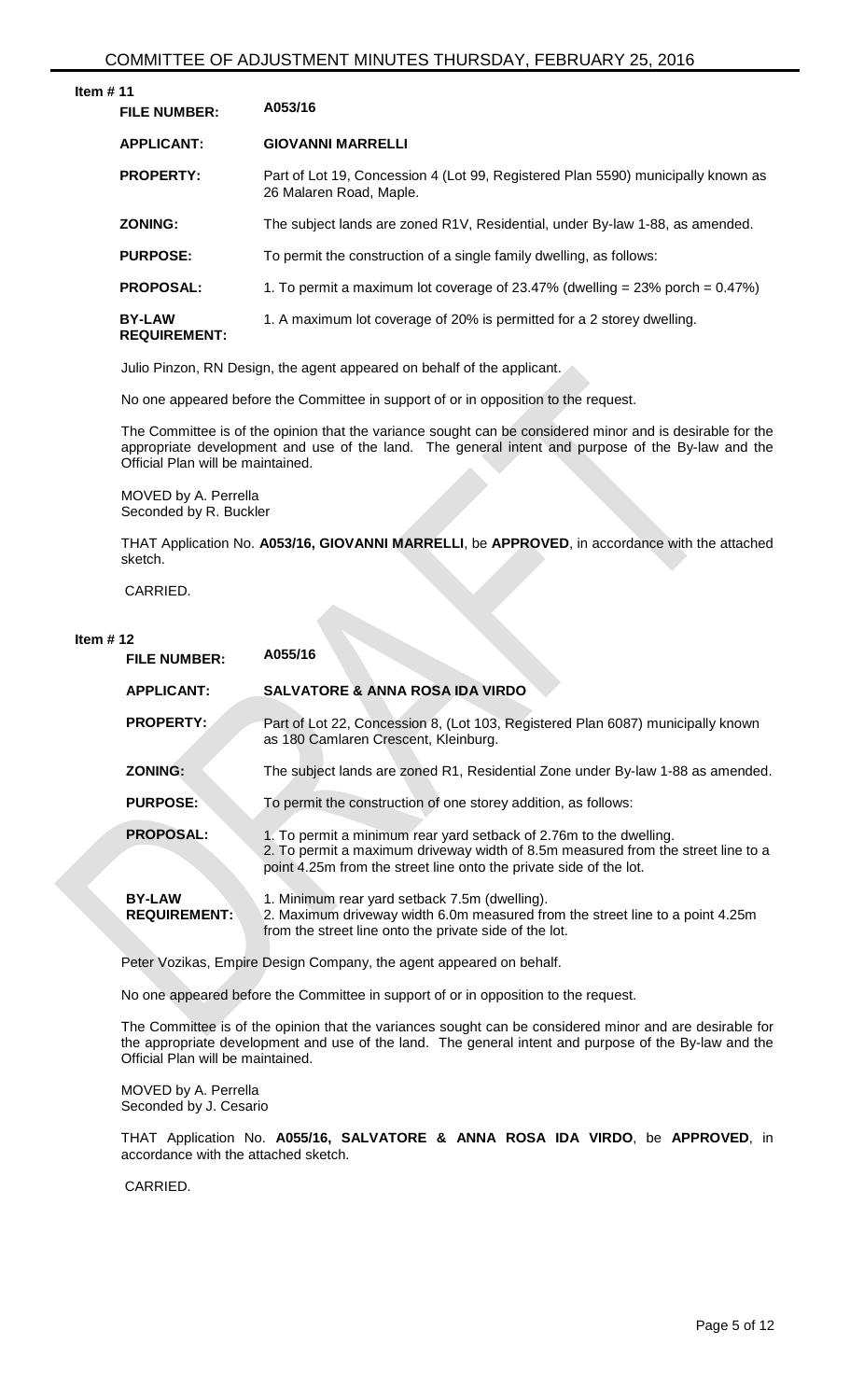| Item $# 13$                                   | <b>FILE NUMBER:</b>                  | A056/16                                                                                                                                                                                                                                                                                                                                          |  |  |
|-----------------------------------------------|--------------------------------------|--------------------------------------------------------------------------------------------------------------------------------------------------------------------------------------------------------------------------------------------------------------------------------------------------------------------------------------------------|--|--|
|                                               | <b>APPLICANT:</b>                    | <b>CATHERINE (MAK) &amp; SOON HIN YEOH</b>                                                                                                                                                                                                                                                                                                       |  |  |
|                                               | <b>PROPERTY:</b>                     | Part of Lot 33, Concession 1 (Lot 53, Registered Plan M-681) municipally known<br>as 73 Riverside Blvd, Thornhill                                                                                                                                                                                                                                |  |  |
|                                               | <b>ZONING:</b>                       | The subject lands are zoned R1V, Old Village Residential Zone under By-law 1-88<br>as amended.                                                                                                                                                                                                                                                   |  |  |
|                                               |                                      | PRIOR to the hearing the applicant amended the Sketch as follows:                                                                                                                                                                                                                                                                                |  |  |
| 0.7% covered porches)<br>23.71%<br><b>NOT</b> |                                      | By amending variance #1 lot coverage = $22.95\%$ (22.25% dwelling,                                                                                                                                                                                                                                                                               |  |  |
|                                               |                                      | By amending variance #2 building height = $11m$<br>11.43m<br><b>NOT</b>                                                                                                                                                                                                                                                                          |  |  |
|                                               | <b>PURPOSE:</b>                      | To permit the construction of a single family dwelling, as follows:                                                                                                                                                                                                                                                                              |  |  |
|                                               | <b>PROPOSAL:</b>                     | 1. To permit a maximum lot coverage of 22.95% (22.25% dwelling, 0.7%<br>covered porches)<br>2. To permit a maximum building height of 11.0 metres (Flat roof).<br>To permit a rear yard setback of 6.52 metres to the deck and 3.47 metres to<br>3.<br>deck steps.<br>4. To permit a minimum exterior side yard setback of 3.39 metres to steps. |  |  |
|                                               | <b>BY-LAW</b><br><b>REQUIREMENT:</b> | 1. A maximum lot coverage of 20% is permitted.<br>2. A maximum building height of 9.5 metres is permitted.<br>3. A minimum rear yard setback of 7.2 metres is required to the deck/ steps.<br>A minimum exterior side yard setback of 7.2 metres is required to steps.<br>4.                                                                     |  |  |

Shahram Rashvand, the agent appeared on behalf of the applicant.

Committee suggested and it was agreed that the application be adjourned to allow time for the Urban Design and Cultural Heritage Division to review the revised arborist report.

Requests for decision was received from Mary Stiliadis, 71 Riverside Blvd, Thornhill, Ontario L4J 1H8; Bill Ross, 9 Beswick Lane, Uxbridge, Ontario L9P 1G4; Ray Downer, 77 Riverside Blvd, Thornhill, Ontario L4J 1J1; G. E. Denzel, 9 Idleswift Drive, Thornhill, Ontario L4J 1K8; Esther and Gary Lieberman, 12 Idleswift Drive, Thornhill, Ontario L4J 1K7 and F.B. Connett, 15 Idleswift Drive, Thornhill, Ontario L4J 1K9.

MOVED by M. Mauti Seconded by A. Perrella

THAT Application No. **A056/16, CATHERINE (MAK) & SOON HIN YEOH**, be **ADJOURNED to March 17, 2016,** to allow time for the Urban Design and Cultural Heritage Division to review the revised arborist report.

CARRIED.

#### **Item # 14**

| <b>FILE NUMBER:</b> | A057/16                                                                                                                               |
|---------------------|---------------------------------------------------------------------------------------------------------------------------------------|
| <b>APPLICANT:</b>   | <b>GIUSEPPE PIERRI</b>                                                                                                                |
| <b>PROPERTY:</b>    | Part of Lot 6, Concession 2, (Part of Lot 48, Registered Plan 3541), municipally<br>known as 40 Concord Road, Thornhill.              |
| <b>ZONING:</b>      | The subject lands are zoned R3, Residential Zone 3 and subject to the provisions<br>of Exception 9(641) under By-law 1-88 as amended. |
| <b>PURPOSE:</b>     | To permit the maintenance of an existing in-ground pool, cabana, shed and air<br>conditioning unit.                                   |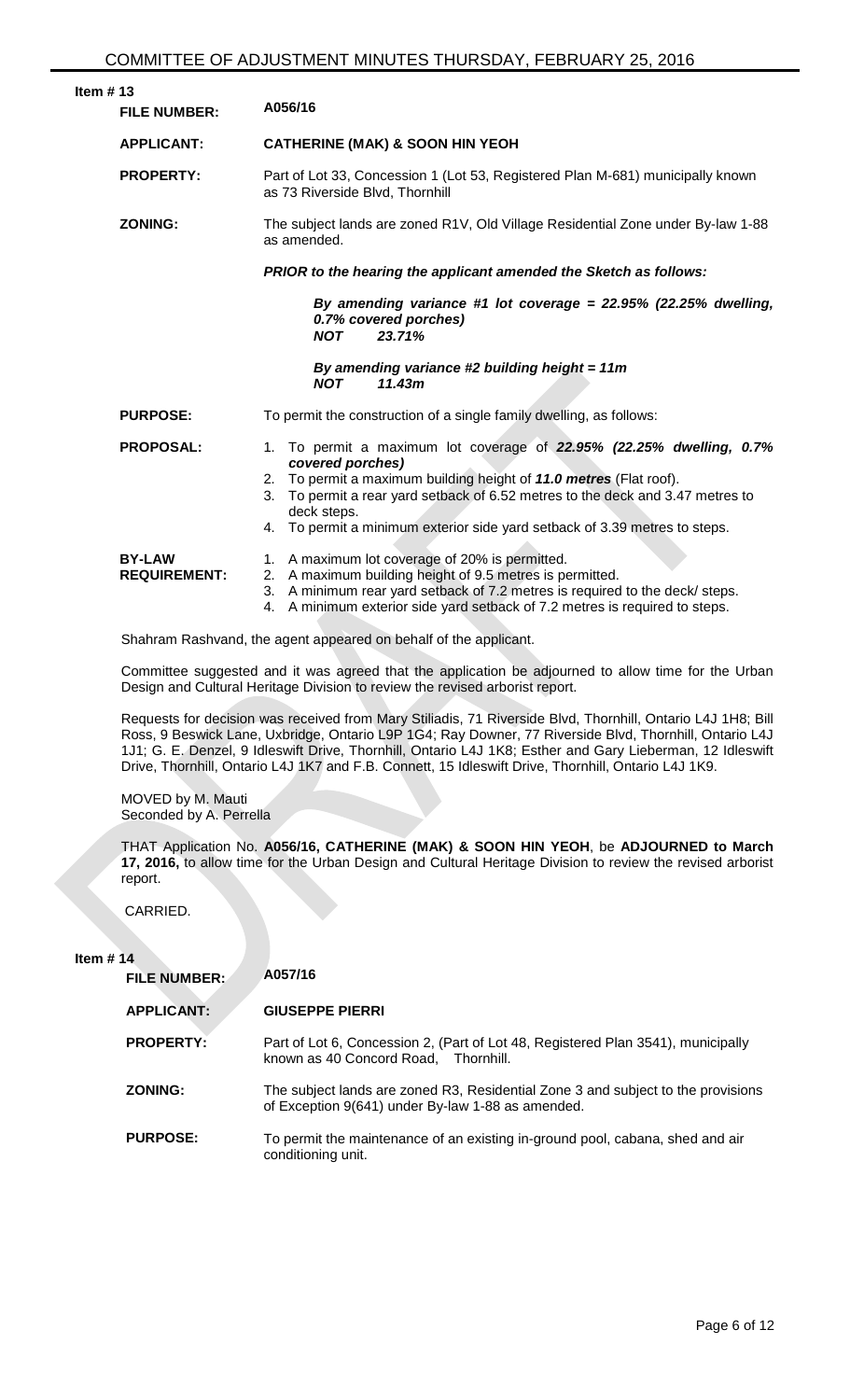| Item $# 14 - Cont'd$<br><b>FILE NUMBER:</b> | A057/16                                                                                                                                                                                                                                                                                                                                                                                                                                                                                                                                                                                   |
|---------------------------------------------|-------------------------------------------------------------------------------------------------------------------------------------------------------------------------------------------------------------------------------------------------------------------------------------------------------------------------------------------------------------------------------------------------------------------------------------------------------------------------------------------------------------------------------------------------------------------------------------------|
| <b>APPLICANT:</b>                           | <b>GIUSEPPE PIERRI</b>                                                                                                                                                                                                                                                                                                                                                                                                                                                                                                                                                                    |
| <b>PROPOSAL:</b>                            | 1. To permit a minimum rear yard setback of 1.34 metres to a pool.<br>2. To permit a minimum exterior side yard setback of 2.79 metres to a pool.<br>3. To permit a pool partially in the exterior side yard.<br>4. To permit a minimum interior side yard setback of 0.38 metres to an A/C unit.<br>5. To permit a shed to be located in the exterior side yard.<br>6. To permit an exterior side yard setback of 2.16 metres to a shed.<br>7. To permit a rear yard setback of 0.6 metres to a cabana.<br>8. To permit a minimum interior side yard setback of 0.56 metres to a cabana. |
| <b>BY-LAW</b><br><b>REQUIREMENT:</b>        | 1. A minimum rear yard setback of 1.50 metres is required.<br>2. A minimum exterior side yard setback of 4.5 metres is required.<br>3. A pool is permitted in the rear yard only.<br>4. A minimum interior side yard setback of 1.2 metres is required.<br>5. Accessory structures are permitted in the rear yard only.<br>6. A minimum exterior side yard setback of 4.5 metres is required.<br>7. A minimum rear yard setback of 7.5 metres is required.<br>8. A minimum interior side yard setback of 1.2 metres is required.                                                          |

Giuseppe Pierri, the applicant appeared on his own behalf.

No one appeared before the Committee in support of or in opposition to the request.

The Committee is of the opinion that the variances sought can be considered minor and are desirable for the appropriate development and use of the land. The general intent and purpose of the By-law and the Official Plan will be maintained.

MOVED by J. Cesario Seconded by R. Buckler

THAT Application No. **A057/16, GIUSEPPE PIERRI**, be **APPROVED**, in accordance with the attached sketch.

CARRIED.

**Item # 15**

| <b>FILE NUMBER:</b>                      | A058/16                                                                                                                                                                                                                                                                                                                             |
|------------------------------------------|-------------------------------------------------------------------------------------------------------------------------------------------------------------------------------------------------------------------------------------------------------------------------------------------------------------------------------------|
| <b>APPLICANT:</b>                        | <b>ANTONELLA MARCUCCI</b>                                                                                                                                                                                                                                                                                                           |
| <b>PROPERTY:</b>                         | Part of Lot 22, Concession 9 (Lot 8, Registered Plan 65M-4336) municipally<br>known as 111 Northern Pines Blvd, Kleinburg.                                                                                                                                                                                                          |
| <b>ZONING:</b>                           | The subject lands are zoned RD1, Residential Detached Zone One and subject to<br>the provisions of Exception 9(1316) under By-law 1-88 as amended                                                                                                                                                                                   |
| <b>PURPOSE:</b>                          | To permit the construction of a proposed two-storey single family dwelling with a<br>porte cochere.                                                                                                                                                                                                                                 |
| <b>PROPOSAL:</b>                         | 1. To permit a maximum garage width of 28.8 metres.<br>2. To permit a maximum building height of 3.90 metres to the nearest part of the<br>roof for the accessory building (porte cochere).<br>3. To permit a maximum building height of 8.37 metres to the highest part of the<br>roof for the accessory building (porte cochere). |
| <b>BY-LAW</b><br><b>REQUIREMENT:</b>     | 1. A maximum garage width of 9.0 metres is permitted.<br>2. A maximum building height of 3.0 metres is permitted.<br>3. A maximum building height of 4.5 metres is permitted.                                                                                                                                                       |
| <b>BACKGROUND</b><br><b>INFORMATION:</b> | <b>Other Planning Act Applications</b><br>The land which is the subject in this application was also the subject of another application<br>under the Planning Act:                                                                                                                                                                  |
|                                          | <b>MINOR VARIANCE APPLICATION</b><br>A365/15 - APPROVED - Dec $3/15$ (max int garage width of 17.93m)                                                                                                                                                                                                                               |

Ian Robertson, the agent appeared on behalf of the applicant.

No one appeared before the Committee in support of or in opposition to the request.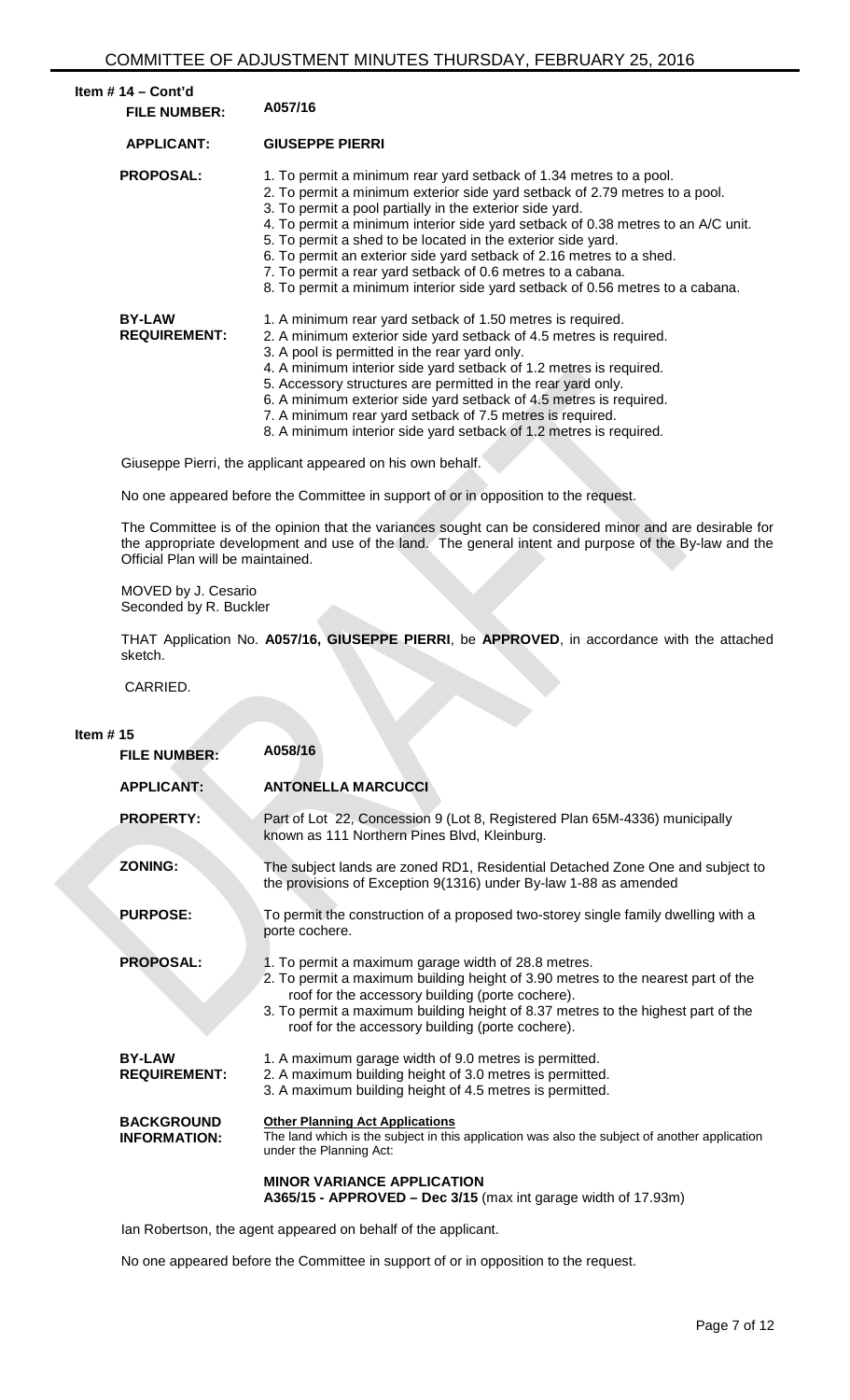# **Item # 15 – Cont'd FILE NUMBER: A058/16**

**APPLICANT: ANTONELLA MARCUCCI**

The Committee is of the opinion that the variances sought can be considered minor and are desirable for the appropriate development and use of the land. The general intent and purpose of the By-law and the Official Plan will be maintained.

MOVED by M. Mauti Seconded by R. Buckler

THAT Application No. **A058/16, ANTONELLA MARCUCCI**, be **APPROVED**, in accordance with the attached sketch.

CARRIED.

# **Item # 16**

| <b>FILE NUMBER:</b>                  | A059/16                                                                                                                                                                                                                                                                                                                                                                      |
|--------------------------------------|------------------------------------------------------------------------------------------------------------------------------------------------------------------------------------------------------------------------------------------------------------------------------------------------------------------------------------------------------------------------------|
| <b>APPLICANT:</b>                    | <b>MARISA GOSIO</b>                                                                                                                                                                                                                                                                                                                                                          |
| <b>PROPERTY:</b>                     | Part of Lot 21, Concession 6 (Lot 8, Registered Plan 65M-4250) municipally known<br>as 52 Hailsham Court, Woodbridge.                                                                                                                                                                                                                                                        |
| <b>ZONING:</b>                       | The subject lands are zoned RD2, Residential Detached Zone 2 and subject to the<br>provisions of Exception 9(1333) under By-law 1-88 as amended.                                                                                                                                                                                                                             |
| <b>PURPOSE:</b>                      | To permit the construction of a cabana and privacy screen, as follows:                                                                                                                                                                                                                                                                                                       |
| <b>PROPOSAL:</b>                     | 1. To permit a minimum rear yard setback of 1.8 metres to a cabana<br>2. To permit a minimum interior side yard setback of 0.61 metres.<br>3. To permit a minimum rear yard setback of 0.9 metres to a privacy screen.<br>4. To permit a rear yard setback of 0.61 metres to pool equipment.<br>5. To permit an interior side yard setback of 0.61 metres to pool equipment. |
| <b>BY-LAW</b><br><b>REQUIREMENT:</b> | 1. A minimum rear yard setback of 7.5 metres is required.<br>2. A minimum interior side yard setback of 1.2 metres is required.<br>3. A minimum rear yard setback of 2.6 metres is required.<br>4. A minimum rear yard setback of 6 metres is required.<br>5. A minimum interior side yard setback of 1.2 metres is required.                                                |

Lou Mazzon, the agent appeared on behalf of the applicant.

No one appeared before the Committee in support of or in opposition to the request.

The Committee is of the opinion that the variances sought can be considered minor and are desirable for the appropriate development and use of the land. The general intent and purpose of the By-law and the Official Plan will be maintained.

MOVED by R. Buckler Seconded by M. Mauti

THAT Application No. **A059/16, MARISA GOSIO**, be **APPROVED**, in accordance with the attached sketch.

CARRIED.

#### **Item # 17**

| <b>FILE NUMBER:</b> | A060/16                                                                                                                               |
|---------------------|---------------------------------------------------------------------------------------------------------------------------------------|
| <b>APPLICANT:</b>   | <b>1801402 ONTARIO INC.</b>                                                                                                           |
| <b>PROPERTY:</b>    | Part of Lot 9, Concession 9 (Part of Block 1, Registered Plan 65M-3966)<br>municipally known as 8290 Highway #27, Woodbridge.         |
| <b>ZONING:</b>      | The subject lands are zoned C2 General Commercial, and subject to the<br>provisions of Exception 9(343) under By-law 1-88 as amended. |
| <b>PURPOSE:</b>     | To permit the maintenance of an existing one-storey commercial building.                                                              |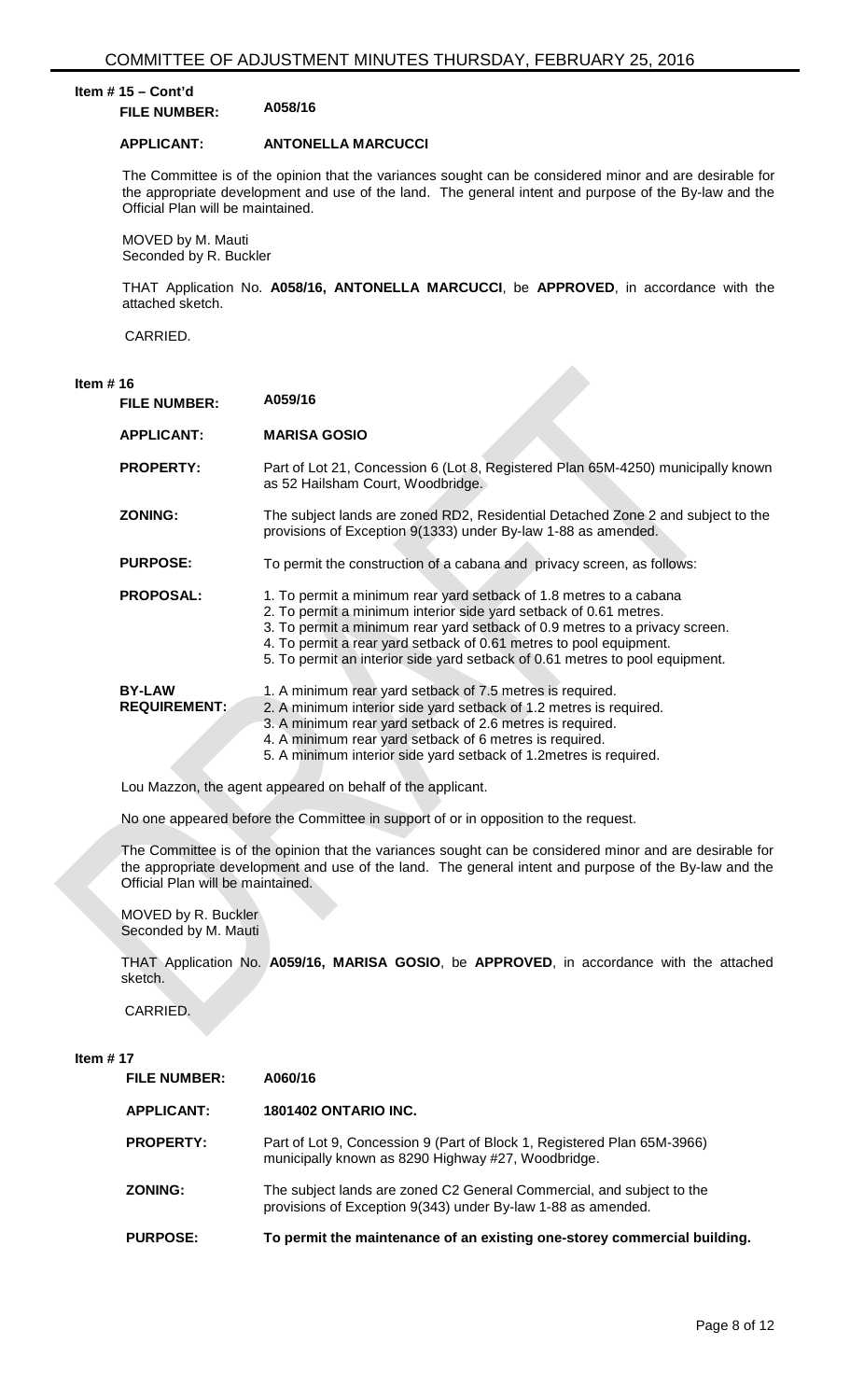| Item $# 17 -$ Cont'd<br><b>FILE NUMBER:</b> | A060/16                                                                                                                                                                                                                                                                                                                                                                                                                                                                                                                                                                                                                                                                                                                                                                                                                                                                                                                                                                                                                                            |
|---------------------------------------------|----------------------------------------------------------------------------------------------------------------------------------------------------------------------------------------------------------------------------------------------------------------------------------------------------------------------------------------------------------------------------------------------------------------------------------------------------------------------------------------------------------------------------------------------------------------------------------------------------------------------------------------------------------------------------------------------------------------------------------------------------------------------------------------------------------------------------------------------------------------------------------------------------------------------------------------------------------------------------------------------------------------------------------------------------|
| <b>APPLICANT:</b>                           | <b>1801402 ONTARIO INC.</b>                                                                                                                                                                                                                                                                                                                                                                                                                                                                                                                                                                                                                                                                                                                                                                                                                                                                                                                                                                                                                        |
| <b>PROPOSAL:</b>                            | 1. To permit a maximum gross floor area of 468.0m2 (32%) on the subject lands to<br>be devoted to any or all permitted eating establishment uses.<br>2. To permit a minimum gross floor area of of 241.55m2 on the subject lands to be<br>devoted to Business or Professional Office uses.                                                                                                                                                                                                                                                                                                                                                                                                                                                                                                                                                                                                                                                                                                                                                         |
| <b>BY-LAW</b><br><b>REQUIREMENT:</b>        | 1. The total gross floor area on the subject lands devoted to any or all permitted<br>eating establishment uses shall not exceed 321.75m2 (22%) of the gross floor<br>area of the development (1.462.5m2).<br>2. A minimum Gross Floor Area of 487.5m2 shall be used solely for Business or<br>Professional Office uses.                                                                                                                                                                                                                                                                                                                                                                                                                                                                                                                                                                                                                                                                                                                           |
| <b>BACKGROUND</b><br><b>INFORMATION:</b>    | <b>Other Planning Act Applications</b><br>The land which is the subject in this application was also the subject of another application<br>under the Planning Act:<br>Official Plan Amendment OPA 415 APPROVED<br>Zoning By-law Amendment Z23.90 APPROVED<br>Z.07.013 APPROVED<br>Z.13.026 (to permit max. of 275m2 of the existing 1462.5m2 office to be used for<br>commercial uses)<br>Site Plan Applicant DA.07.039 APPROVED<br><b>Consent Application:</b><br>B021/09 APPROVED Jun 4/09, (Creation of a new lot for retail/commercial purposes)<br>Cert. issued Sept 8/09<br>B022/09 APPROVED Jun 4/09, (Mutual R.O.W. in favour of 8290 Hwy #27) Cert. issued<br>Sept 8/09<br>B002/08 APPROVED Jan 17/08, (Lease to Walmart) Cert. issued Apr. 16/08<br><b>Minor Variance Application:</b><br>A119/09 & A120/09 APPROVED Jun 4/09, (To facilitate B021/09 & b022/09 thereby<br>permitting shared access and mutual driveway access).<br>A124/12 - APPROVED - Jul 26/12 (3m FYS, 3m SYS, 1.5 landscape buffer strip & bldg.<br>with 1 storey) |
|                                             | Claudio Brutto, the agent appeared on behalf of the applicant.                                                                                                                                                                                                                                                                                                                                                                                                                                                                                                                                                                                                                                                                                                                                                                                                                                                                                                                                                                                     |
|                                             | No one appeared before the Committee in support of or in opposition to the request.                                                                                                                                                                                                                                                                                                                                                                                                                                                                                                                                                                                                                                                                                                                                                                                                                                                                                                                                                                |

The Committee is of the opinion that the variances sought can be considered minor and are desirable for the appropriate development and use of the land. The general intent and purpose of the By-law and the Official Plan will be maintained.

MOVED by M. Mauti Seconded by J. Cesario

THAT Application No. **A060/16, 1801402 ONTARIO INC.**, be **APPROVED**, in accordance with the attached sketch.

CARRIED.

**Item # 18 to 37**

| <b>FILE NUMBER:</b>                                                                                      | A061/16 TO A080/16                                                                                                                                                                                                                                                                                     |
|----------------------------------------------------------------------------------------------------------|--------------------------------------------------------------------------------------------------------------------------------------------------------------------------------------------------------------------------------------------------------------------------------------------------------|
| <b>APPLICANT:</b>                                                                                        | <b>NINE-TEN WEST LIMITED</b>                                                                                                                                                                                                                                                                           |
| <b>PROPERTY:</b>                                                                                         | Part of Lots 16 & 17, Concession 2 (Blocks 4, 5, 10, 11, 12, 13, 14, 17, 18, 19, 20,<br>21, 22, 28, 29, 30, 33, 34, 35, and 36, Draft Plan 19T-12V009), Carville Woods<br>Drive, Lane V72, Lane V73 and Aylin Crescent, all respectively, Thornhill.                                                   |
| <b>ZONING:</b>                                                                                           | The subject lands are zoned RT1, Residential Townhouse Zone and<br>subject to the provisions of Exception 9(1395) under By-law 1-88 as<br>amended.                                                                                                                                                     |
| <b>PURPOSE:</b>                                                                                          | To permit the construction of a lane townhouse block, as follows:                                                                                                                                                                                                                                      |
| <b>PROPOSAL</b><br>A061/16 TO<br>A062/16; A068/16<br>TO A073/16;<br>A075/16 TO<br>A076/16; &<br>A080/16: | 1. To permit a minimum no encroachment zone inside the property line of<br>0.10 metres for steps leading to a porch within the front yard, and the<br>exterior side yard.<br>2. To permit A/C units to be permitted in the defined front yard with a<br>maximum front yard encroachment of 1.5 metres. |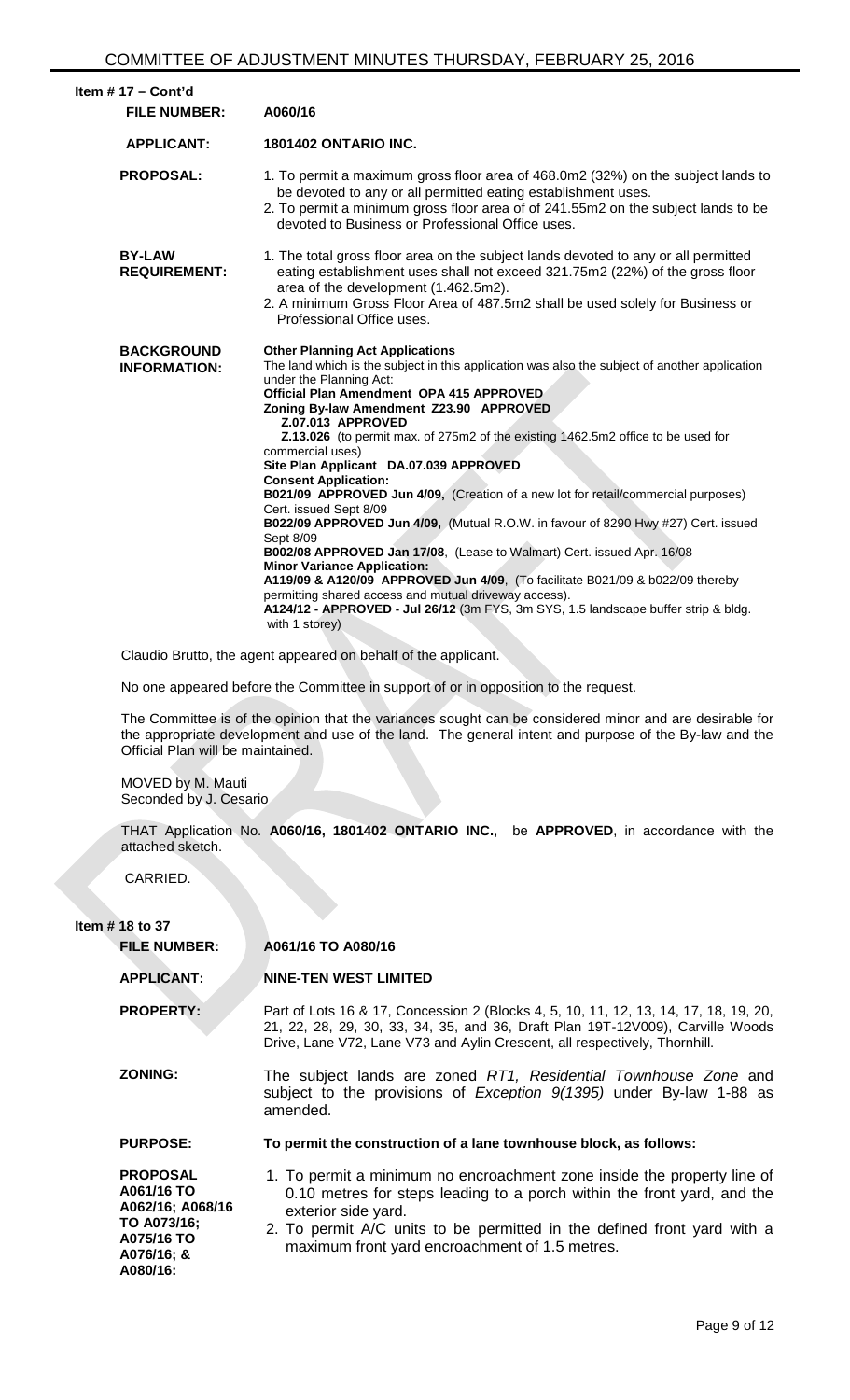| Item $#$ 18 to 37                                                                                                            |                                                                                                                                                                                                          |
|------------------------------------------------------------------------------------------------------------------------------|----------------------------------------------------------------------------------------------------------------------------------------------------------------------------------------------------------|
| <b>FILE NUMBER:</b>                                                                                                          | A061/16 TO A080/16                                                                                                                                                                                       |
| <b>APPLICANT:</b>                                                                                                            | <b>NINE-TEN WEST LIMITED</b>                                                                                                                                                                             |
| <b>PROPOSAL</b><br>A063/16 TO<br>A067/16; A074/16;<br>A077/16 TO<br>A079/16                                                  | 1. To permit A/C units to be permitted in the defined front yard with a<br>maximum front yard encroachment of 1.5 metres.                                                                                |
| <b>BY-LAW</b><br><b>REQUIREMENT</b><br>A061/16 TO<br>A062/16; A068/16<br>TO A073/16;<br>A075/16 TO<br>A076/16; &<br>A080/16: | 1. A minimum 1.5 metre no encroachment zone shall be maintained inside<br>the property line within the front yard, and exterior side yard.<br>2. An A/C unit is not permitted in the defined front yard. |
|                                                                                                                              | Eric Del Favero, Nine-Ten West Limited, the agent appeared on behalf of the applicant.                                                                                                                   |

No one appeared before the Committee in support of or in opposition to the request.

The Committee is of the opinion that the variances sought can be considered minor and are desirable for the appropriate development and use of the land. The general intent and purpose of the By-law and the Official Plan will be maintained.

MOVED by M. Mauti Seconded by J. Cesario

THAT Application No. **A061/16 to A064/16, NINE-TEN WEST LIMITED**, be **APPROVED**, in accordance with the attached sketches and subject to the following conditions:

- 1. The Owner shall successfully obtain Site Plan approval for DA.15.046, if required, to the satisfaction of the Vaughan Development Planning Department.
- 2. That the applicant submits the variance application review fee of **\$1,050.00** payable to the Toronto & Region Conservation Authority, if required, to the satisfaction of the Toronto & Region Conservation Authority.
- 3. That if the condition(s) listed above is/are not fulfilled and the Building Permit is not applied for within twelve (12) months of the date this decision becomes final and binding, the said decision shall expire and shall be deemed to have been annulled and rescinded by the Committee**.(PLEASE NOTE THAT THIS TIME PERIOD CANNOT BE EXTENDED IN ANY WAY, FAILURE TO MEET THIS DEADLINE WILL RESULT IN REQUIRING A NEW APPLICATION AND FEE.)**

# CARRIED

The Committee is of the opinion that the variances sought can be considered minor and are desirable for the appropriate development and use of the land. The general intent and purpose of the By-law and the Official Plan will be maintained.

MOVED by M. Mauti Seconded by J. Cesario

THAT Application No. **A065/16 to A080/16, NINE-TEN WEST LIMITED**, be **APPROVED**, in accordance with the attached sketches and subject to the following conditions:

- 1. The Owner shall successfully obtain Site Plan approval for DA.15.046, if required, to the satisfaction of the Vaughan Development Planning Department.
- 2. That if the condition(s) listed above is/are not fulfilled and the Building Permit is not applied for within twelve (12) months of the date this decision becomes final and binding, the said decision shall expire and shall be deemed to have been annulled and rescinded by the Committee**.(PLEASE NOTE THAT THIS TIME PERIOD CANNOT BE EXTENDED IN ANY WAY, FAILURE TO MEET THIS DEADLINE WILL RESULT IN REQUIRING A NEW APPLICATION AND FEE.)**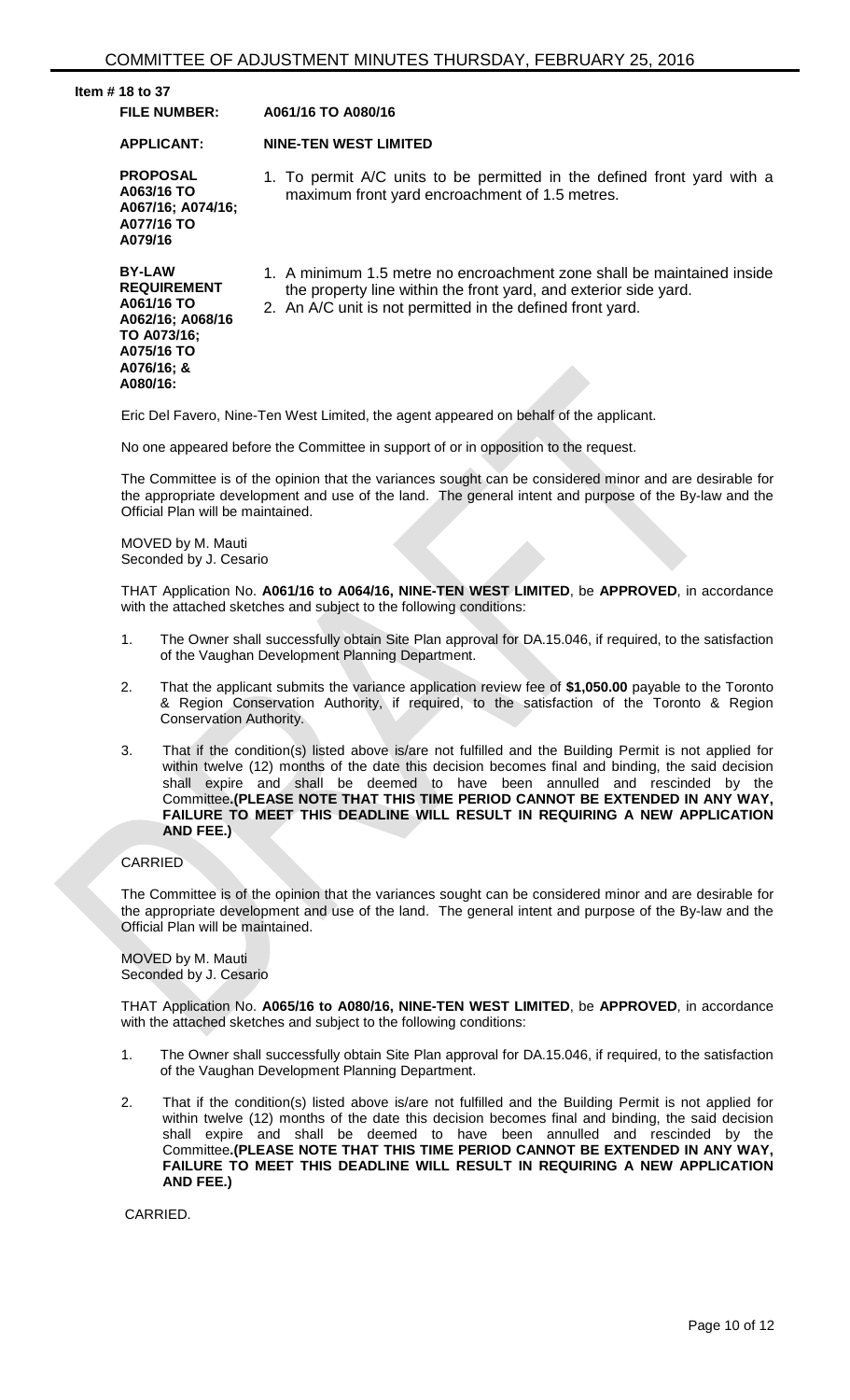| #38<br><b>FILE NUMBER:</b>           | A081/16                                                                                                                                                                                                                                                                           |
|--------------------------------------|-----------------------------------------------------------------------------------------------------------------------------------------------------------------------------------------------------------------------------------------------------------------------------------|
| <b>APPLICANT:</b>                    | <b>2281539 ONTARIO INC.</b>                                                                                                                                                                                                                                                       |
| <b>PROPERTY:</b>                     | Part of Lot 20, Concession 4, (Lot 25 of Registered Plan 4626), municipally known<br>as 15 Gram Street, Maple.                                                                                                                                                                    |
| <b>ZONING:</b>                       | The subject lands are zoned R1V, Residential, under By-law 1-88, as amended.                                                                                                                                                                                                      |
| <b>PURPOSE:</b>                      | To permit the construction of a proposed two-storey single family detached<br>dwelling.                                                                                                                                                                                           |
| <b>PROPOSAL:</b>                     | 1. To permit a maximum lot coverage of 26.9% (dwelling $=$ 23% porch and loggia<br>$= 3.9\%$ ).<br>2. To permit a maximum building height of 10.2 m.<br>3. To permit a maximum driveway width of 10 m.<br>4. To permit a minimum front yard setback of 9.93 m to the front porch. |
| <b>BY-LAW</b><br><b>REQUIREMENT:</b> | 1. A maximum lot coverage of 20% is permitted for a 2 storey dwelling.<br>2. A maximum building height of 9.5 m is permitted.<br>3. A maximum driveway width of 9 m is permitted.<br>4. A minimum front yard setback of 11 m is required.                                         |
|                                      | Sara Molinaro, the agent appeared on behalf of the applicant.                                                                                                                                                                                                                     |

No one appeared before the Committee in support of or in opposition to the request.

The Committee is of the opinion that the variances sought can be considered minor and are desirable for the appropriate development and use of the land. The general intent and purpose of the By-law and the Official Plan will be maintained.

MOVED by M. Mauti Seconded by A. Perrella

THAT Application No. **A081/16, 2281539 ONTARIO INC.**, be **APPROVED**, in accordance with the attached sketch.

CARRIED.

# **Previously adjourned from the February 11, 2016 meeting.**

| Item $#40$ |  |  |
|------------|--|--|
|------------|--|--|

**Item** 

| A040/16 |  |
|---------|--|
|         |  |

| <b>FILE NUMBER:</b>                  | A040/16                                                                                                                                                       |
|--------------------------------------|---------------------------------------------------------------------------------------------------------------------------------------------------------------|
| <b>APPLICANT:</b>                    | <b>MANGLALAM INVESTMENTS LIMITED</b>                                                                                                                          |
| <b>PROPERTY:</b>                     | Part of Lot 1, Concession 6 (Lot 25 of Registered Plan M-2009), municipally known<br>as 481 Hanlan Road, Woodbridge.                                          |
| <b>ZONING:</b>                       | The subject lands are zoned EM1 Prestige Employment Area, under By-law 1-88<br>as amended.                                                                    |
| <b>PURPOSE:</b>                      | To permit the maintenance of an existing one-storey industrial building.                                                                                      |
| <b>PROPOSAL:</b>                     | 1. To permit a public garage for the minor servicing of vehicles as an accessory<br>use to the car brokerage.<br>2. To permit a minimum of 49 parking spaces. |
| <b>BY-LAW</b><br><b>REQUIREMENT:</b> | 1. A public garage is not a permitted use.<br>2. A minimum of 97 parking spaces are required (83 car brokerage, 14 car repair).                               |

Martin Ng, Caplink Acquisitions Limited, the agent appeared on behalf of the applicant.

No one appeared before the Committee in support of or in opposition to the request.

The Committee is of the opinion that the variances sought can be considered minor and are desirable for the appropriate development and use of the land. The general intent and purpose of the By-law and the Official Plan will be maintained.